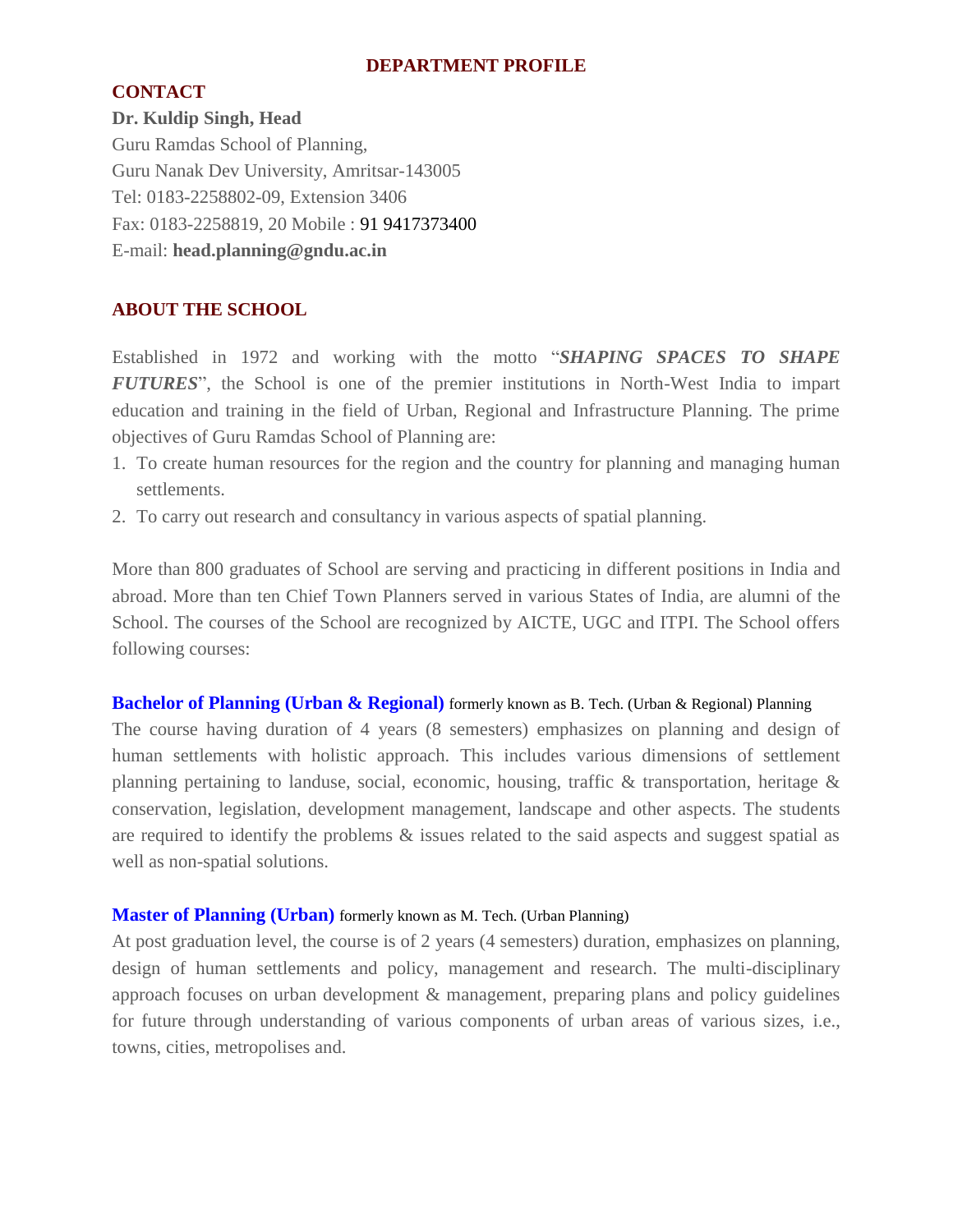### **Master of Planning (Infrastructure)**

This course is of 2 years (4 semesters) duration imparts specialization to the students in planning, development and management of infrastructure at urban, regional and rural levels. Being a multidisciplinary course, this focuses on an integrated approach towards spatial planning, economics and management of infrastructure. The students learn about infrastructural provisions related to physical, socio-economic, industrial, transportation, SEZ and mega projects. Specific emphasis has been on planning and design of infrastructure, preparation of detailed project reports (DPR) and strategies & policies for development and management of infrastructure at various levels.

### **Master of Planning (Transport)**

This course is of 2 years (4 semesters) duration introduced in the academic session 2019-20. Specialization in Transport planning trains the students in planning, development and management of Transport at urban, regional and rural levels. It offers an integrated approach towards spatial planning, economics and management of Transport. The students learn about Transportation provisions related to physical, socio-economic and other aspects of transportation mega projects. There is also a focus on planning and design of infrastructure, preparation of detailed project reports (DPR) and strategies & policies for development and management of Transportation at various levels.

### **Ph.D.**

The Department also offers facilities for research in planning areas leading to Ph.D. degrees.

# **COURSE CURRICULUM**

The above courses have market oriented curriculums which are comparable with other Planning Schools in the country. The course curriculums include:

- 1. Theory Subjects; Basic, core and advanced/specialized subjects/Pre-Ph.D. courses/Interdisciplinary courses at U.G. level & P.G. level.
- 2. Studio Exercises; site plans, perspective/development plans of urban centers and regional plans.
- 3. Field Visits; for data collection and area assimilation.
- 4. City Exposure; to understand the structure and projects undertaken by the public and private planning organizations in a city.
- 5. Internship; Exposure to work practices in the offices and undertaking/review of current projects.
- 6. B. Plan. (U&R) Dissertation; Preparation of site plan with implementation strategies covering administrative, legal and financial aspects.
- 7. M. Plan. (Urban/Infrastructure/Transport) Thesis; Detailed studies and the analytical findings leading to recommendations/development strategies based on the selected field.

# **FACILITIES**

The School is well equipped with the required laboratories having latest instruments.

- 1. CAD & GIS Lab.
- 2. Surveying Lab.
- 3. Photography Lab.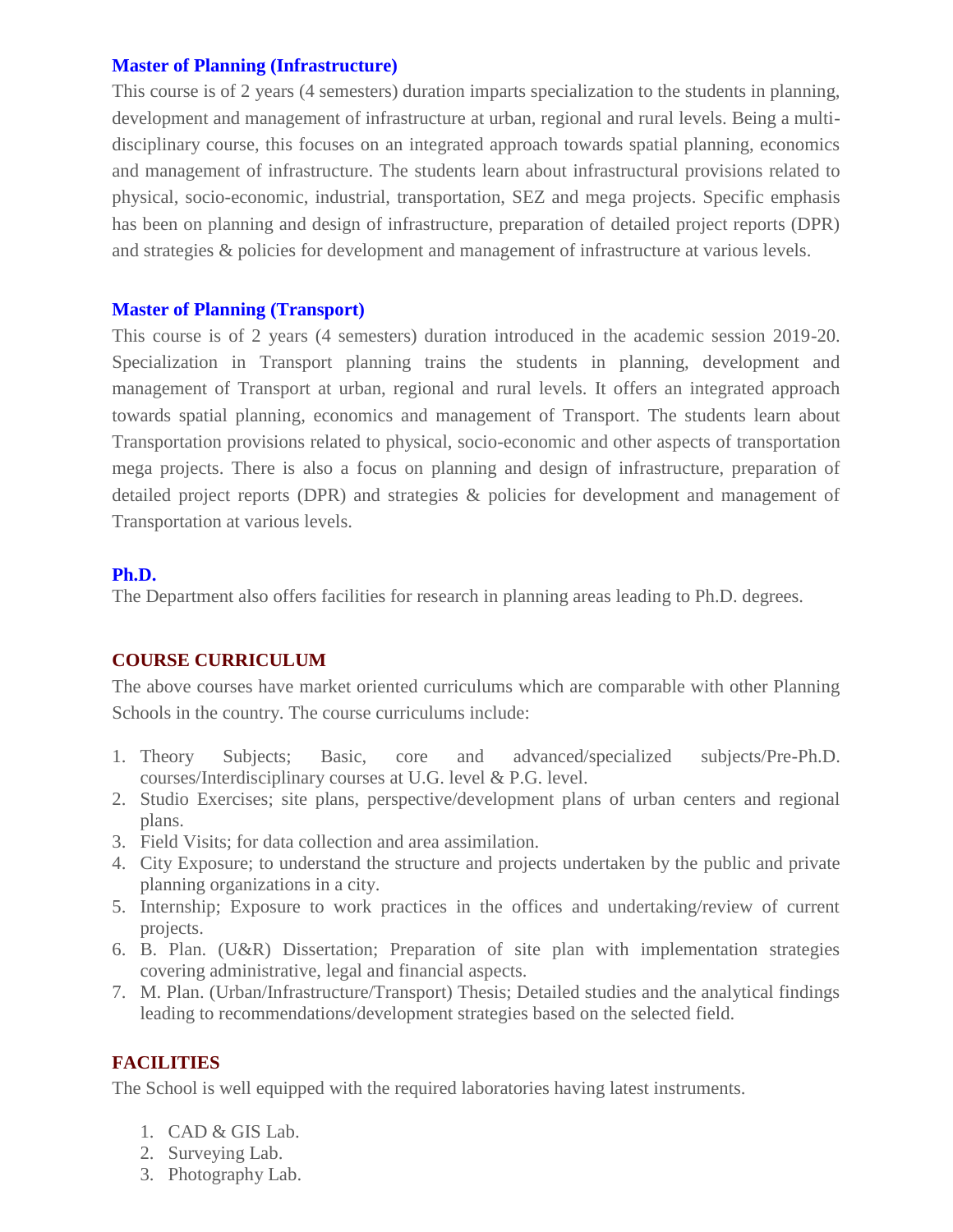- 4. Map & Model Making Lab.
- 5. Transportation Lab.
- 6. Documentation Centre.

## **STRENGTHS OF THE SCHOOL**

- 1. Professional & Well trained faculty.
- 2. Faculty interactions with national/international institutes.
- 3. Institutional membership of the School with National Institute of Urban Affairs (NIUA) & Indian Society of Technical Education (ISTE), I.T.P.I., New Delhi, I.N.T.A.C.H., New Delhi.
- 4. Liaison with government as well as number of private sector planning organizations.
- 5. Market oriented curriculum

## **SCHOOL ALUMNI AND PLACEMENT INFORMATION**

The School boasts of Illustrious Alumni who are carving a niche for themselves in public and private sector organizations both in India and abroad. The graduates of the School are successfully working in the following organizations.

- 1. Town & County Planning Departments
- 2. Development Authorities i.e. D.D.A., H.U.D.A., P.U.D.A., Jaipur Development Authority, Amritsar Development Authority etc.
- 3. Industrial Development Corporations i.e. H.S.I.I.D.C., P.I.D.B., Punjab Small Scale Industries & Export Corporation, Chandigarh, etc.
- 4. Housing Boards
- 5. State & Central Pollution Control Boards i.e. Punjab Pollution Control Board, Central Pollution Control Board, New Delhi
- 6. Municipal Corporations and Improvement Trusts
- 7. N. G. O. i.e. P.R.I.A., I.N.T.A.C.H. etc.
- 8. U.N. Organizations
- 9. Tourism Departments of various States i.e. Madhya Pradesh Tourism Development Corporation, Andhra Tourism Department, etc.
- 10. Chandigarh Administration, U.T. Chandigarh
- 11. National Capital Regional Planning Board (NCRPB)
- 12. National Institute of Urban Affairs, New Delhi
- 13. Ministry of Rural Development Rajasthan
- 14. Teaching faculty in various Schools of Planning in India
- 15. Ansals Group
- 16. Boston Consulting Group
- 17. C B Richard Ellis Group, Inc.
- 18. Colliers International
- 19. Consulting Engineering Services (CES)
- 20. Cushman & Wakefield
- 21. Delhi Lease & Finance (DLF)
- 22. Design and Development Forum
- 23. Engineers India Limited (EIL)
- 24. Feedback Ventures
- 25. India Infrastructure
- 26. Infrastructure Leasing & Financial Services Ltd. (IL&FS)
- 27. International Consultant Technocrats
- 28. Jones Long Lasalle & Meghraj
- 29. Knight Frank Newmark Global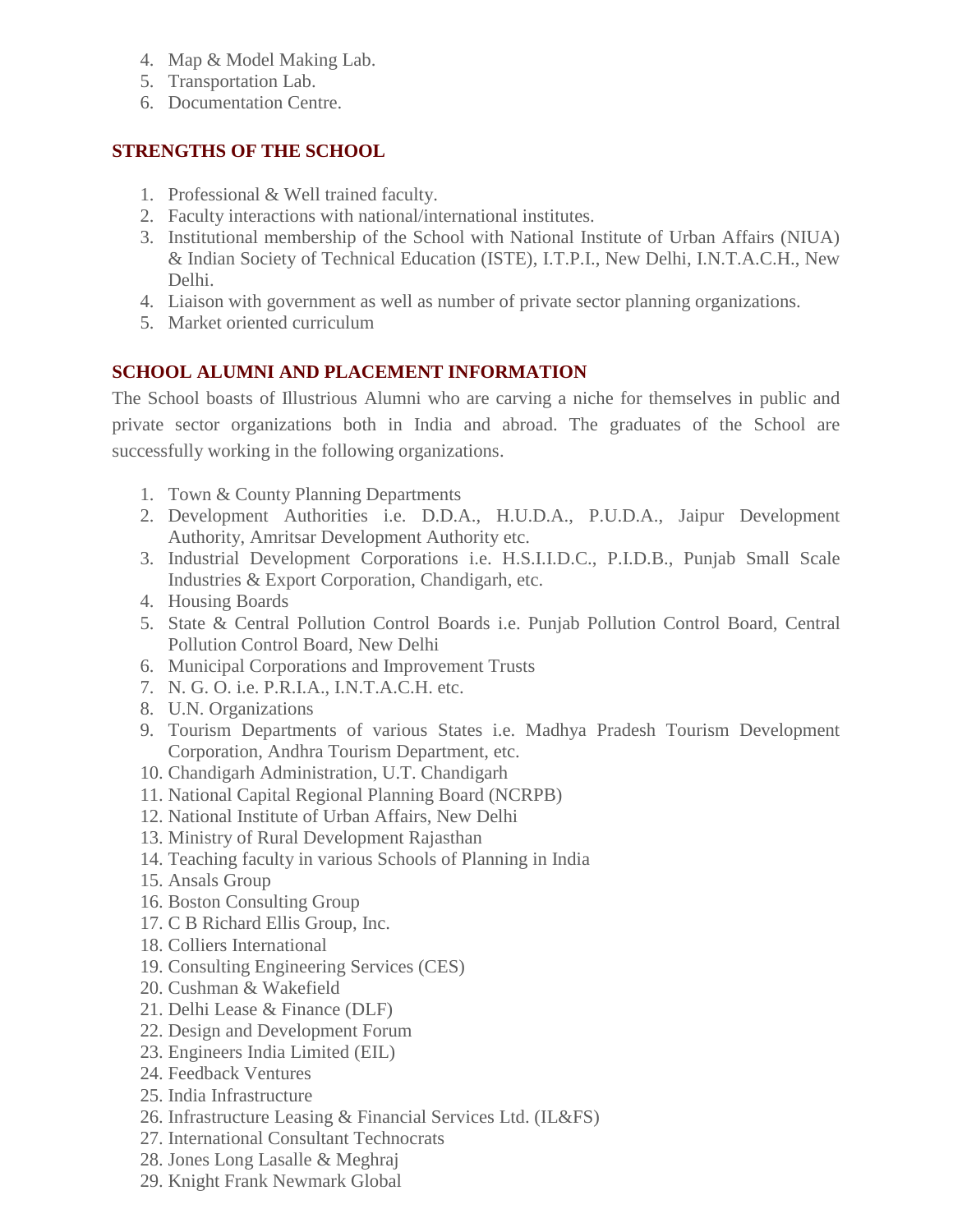- 30. Lee Associates South Asia Ltd.
- 31. Omaxe Group
- 32. Operation Research Group (ORG)
- 33. PDCOR Ltd.
- 34. Price Waterhouse Cooper
- 35. Punjab Remote Sensing Centre
- 36. Rail India Technical & Economic Services
- 37. Reliance Group
- 38. I.R.T.E., New Delhi
- 39. Green C India P Ltd., Ghaziabad
- 40. YASHI Consultants, Jaipur
- 41. Town & County Planning Departments
- 42. Tata Consultancy Services (TCS)
- 43. Tata Energy research Institutes (TERI)
- 44. Voyants Solutions Pvt. Ltd.
- 45. Wilbur Smith Associates
- 46. Freelance consultants/ Entrepreneurs

## **PLACEMENTS ABROAD**

- Town Planning Consultants, U.K.
- Community Planner, Canada.
- Consultant 3-D Animation, Canada.
- Consultant Planner, California, U.S.A.
- GIS Consultants, U.S.A.
- Real Estate Planner, U.S.A.
- Planning Consultant, U.S.A.
- Council Planners in various States as well as Countries.

# **CO-CURRICULAR ACTIVITIES**

### **Alumni Meet**

The School organizes its alumni meet each year. For activities of the alumni visit www.gnduaa.org.

### **NOSPLAN**

The Students have been participating in NOSPLAN (National Organisation of Students of Planning) since its inception in 1993. The NOSPLAN 2006 was hosted by the School.

# **Co-Curricular Activities at University Level**

The students of the School are active participants in extra curricular events at the University, regional and national levels. It is the platform for the interaction of students from all Schools of Planning in India.

### **RESEARCH AND CONSULTANCY**

The School imparts consultancy services in Urban and Regional Planning projects on spatial,